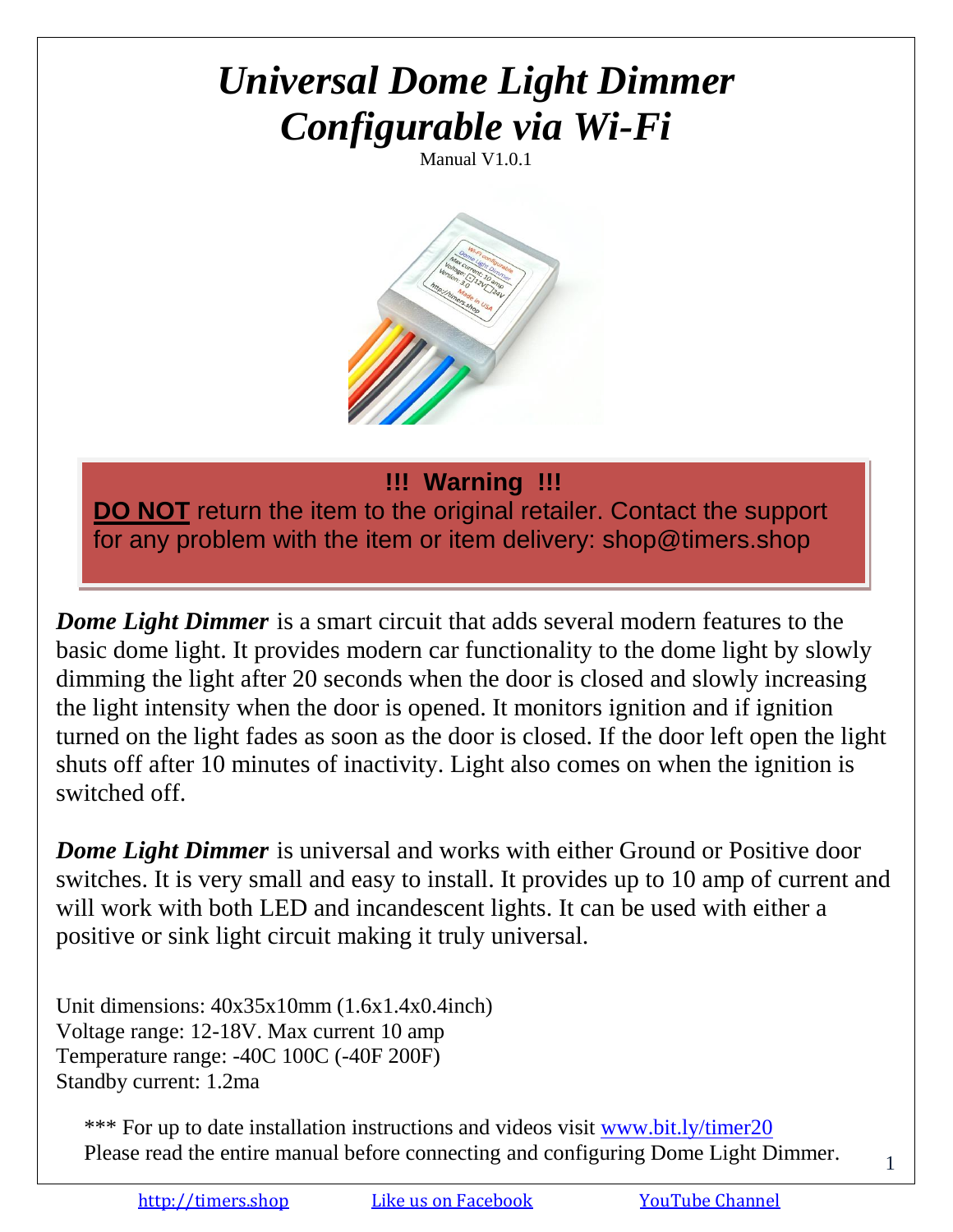

### **FOR GROUND CONTROLLED LIGHT USE THE ORANGE WIRE:**

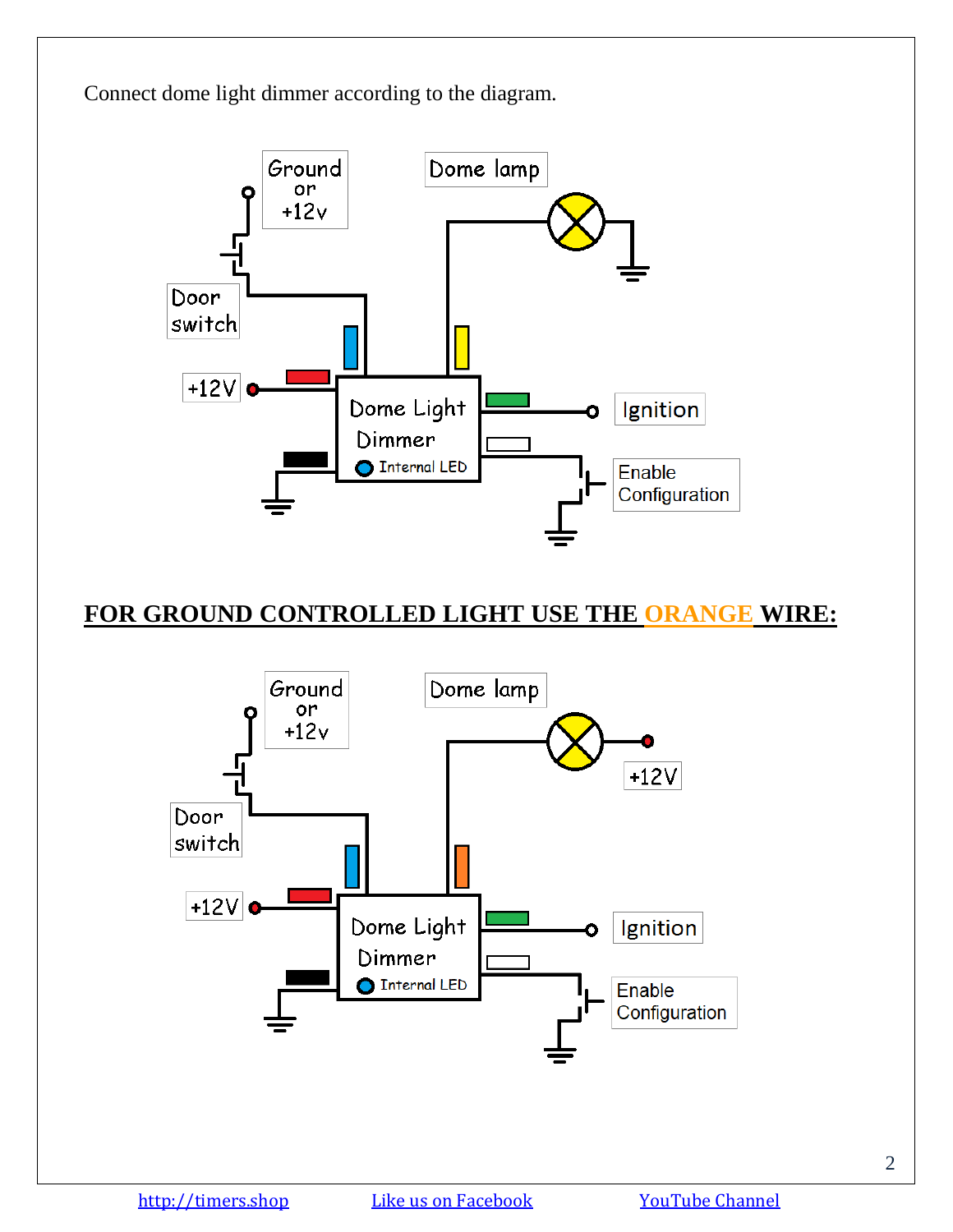To adjust Dome Light Dimmer settings put the module into the configuration mode by connecting the **White** wire to the ground. Alternatively, you can activate the configuration mode by pressing and releasing the door button by hand quickly for about 10 times. The dome light will go off when the module enters the configuration mode.

Module configuration is done by connecting a computer or a smart-phone to the dome light dimer module via the Wi-Fi network. Follow the steps below:

- 1. Search for the available Wi-Fi networks on your computer/phone.
- 2. Connect the computer/phone to the "Timers.shop" wireless network.
- 3. Open browsers and enter the following into the address bar: **192.168.4.1** and click go or connect.
- 4. Once connected you will be presented with a similar menu:



5. Click on DOME'S CONFIGURATION link and make necessary changes to the dome's configuration.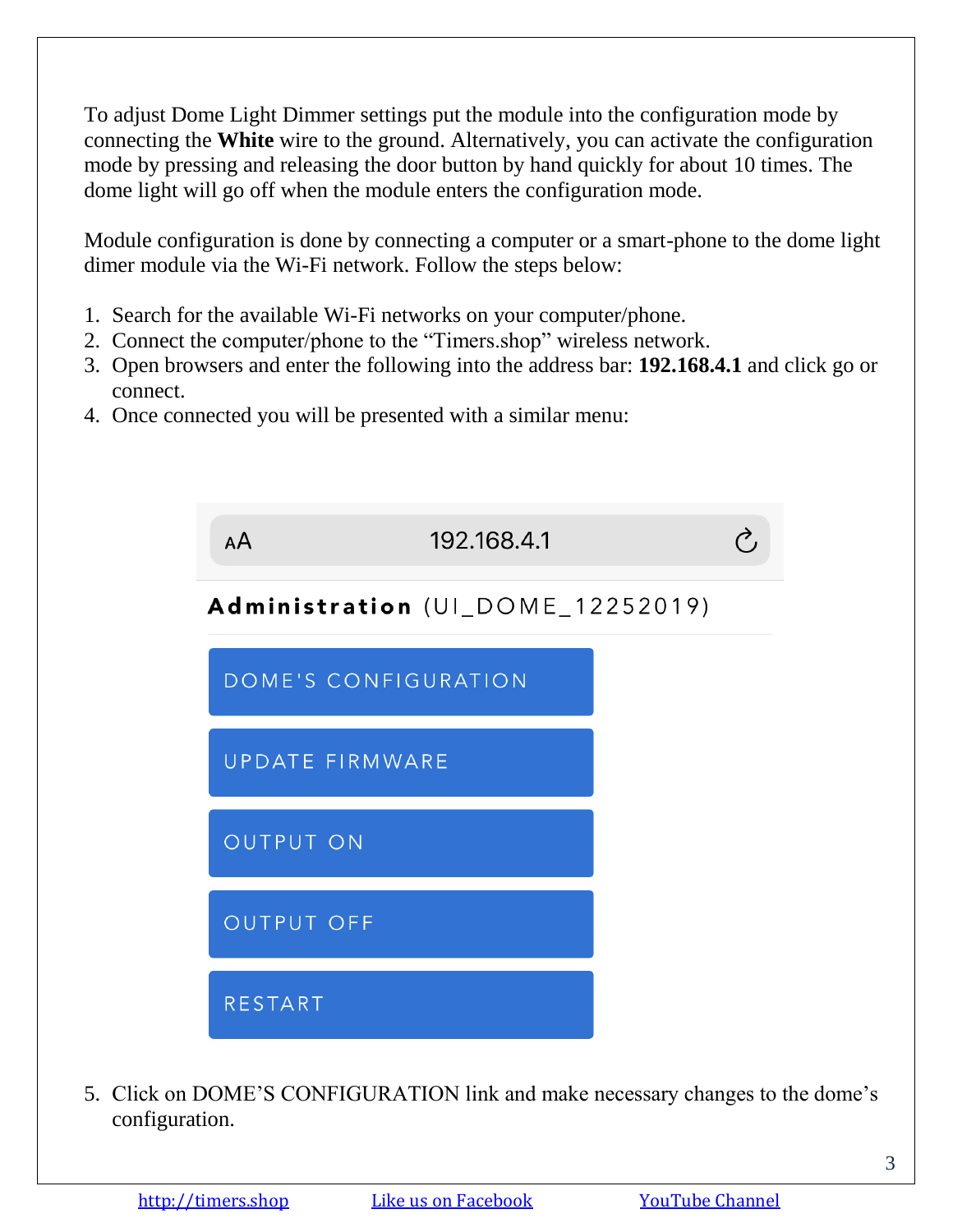| Dome's Settings<br>$\,<$    |                                                                     |  |
|-----------------------------|---------------------------------------------------------------------|--|
| Firmware:                   | Dome Contr V2.08<br>Checksum: 202124<br>Bootloader: V1.0.7<br>HW4.0 |  |
| Door closed<br>timeout:     | Sec<br>20                                                           |  |
| Door openned<br>timeout:    | Sec<br>600                                                          |  |
| Door open signal            | Ground                                                              |  |
| Initial light<br>intensity: | $0 - 10$<br>0                                                       |  |
| Output type                 | Positive                                                            |  |
| Timeout with Ign<br>ON:     | $\langle$                                                           |  |

6. Once necessary modifications are done click SAVE. Go back to the Administration menu and click RESTART to test newly updated configuration.

Programming video:<https://youtu.be/I6JNDQeWjtQ>

[http://timers.shop](http://timers.shop/) [Like us on Facebook](https://www.facebook.com/Timers.shop/) [YouTube Channel](https://www.youtube.com/channel/UCbpu3gvLfIKE2aaYHqsxm0A)